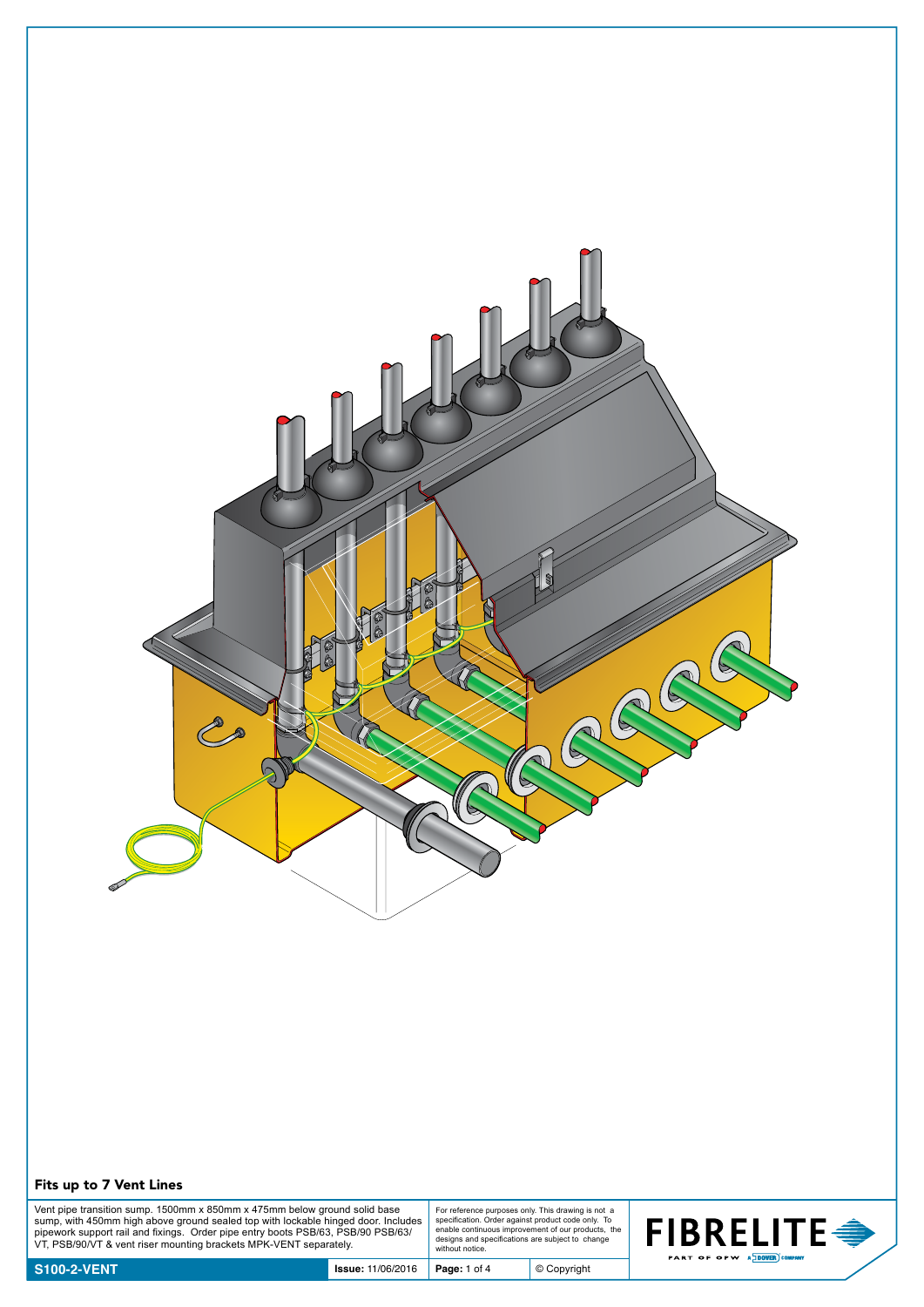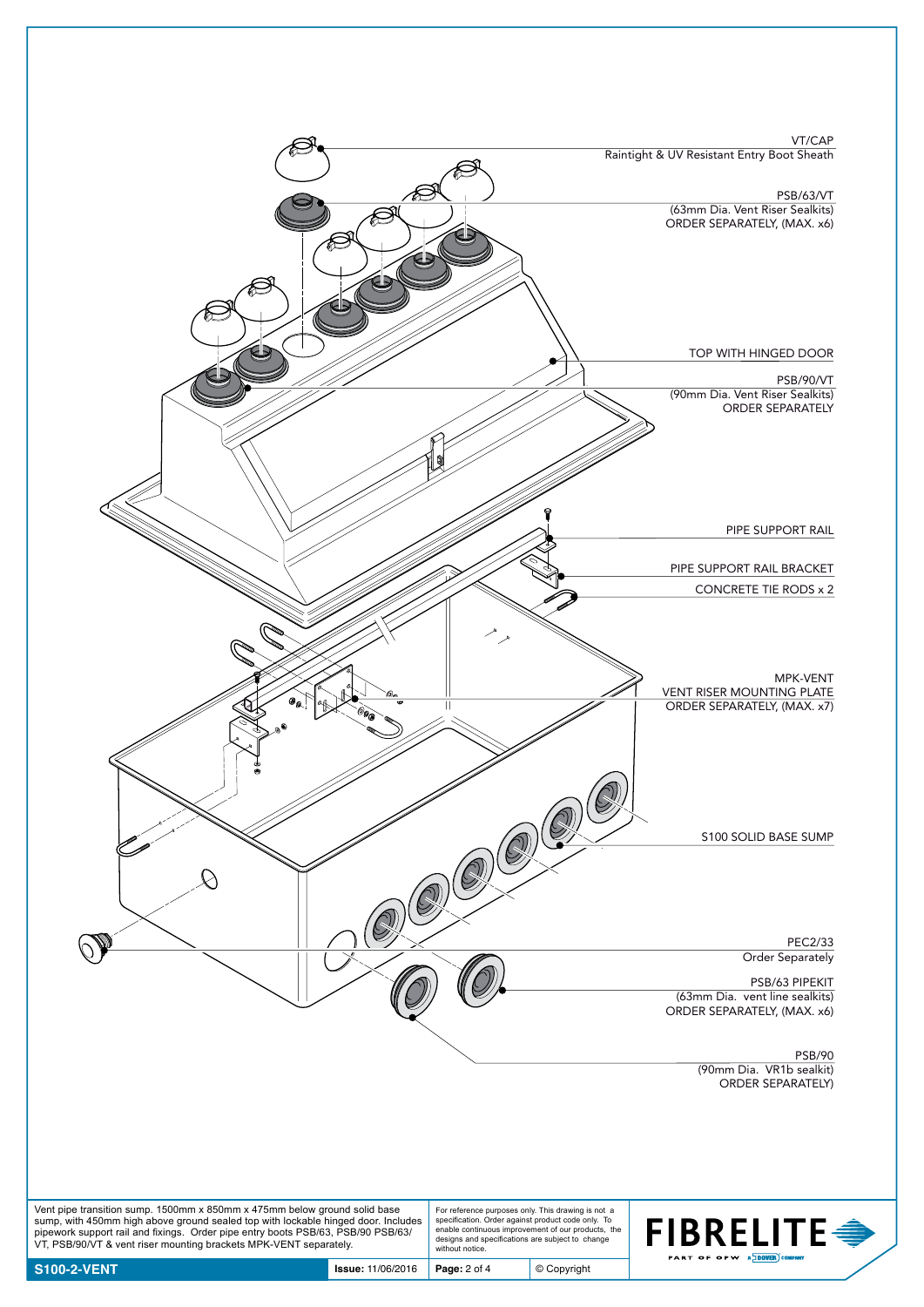

Vent pipe transition sump. 1500mm x 850mm x 475mm below ground solid base<br>sump, with 450mm high above ground sealed top with lockable hinged door. Includes<br>pipework support rail and fixings. Order pipe entry boots PSB/63,

For reference purposes only. This drawing is not a specification. Order against product code only. To enable continuous improvement of our products, the designs and specifications are subject to change without notice.